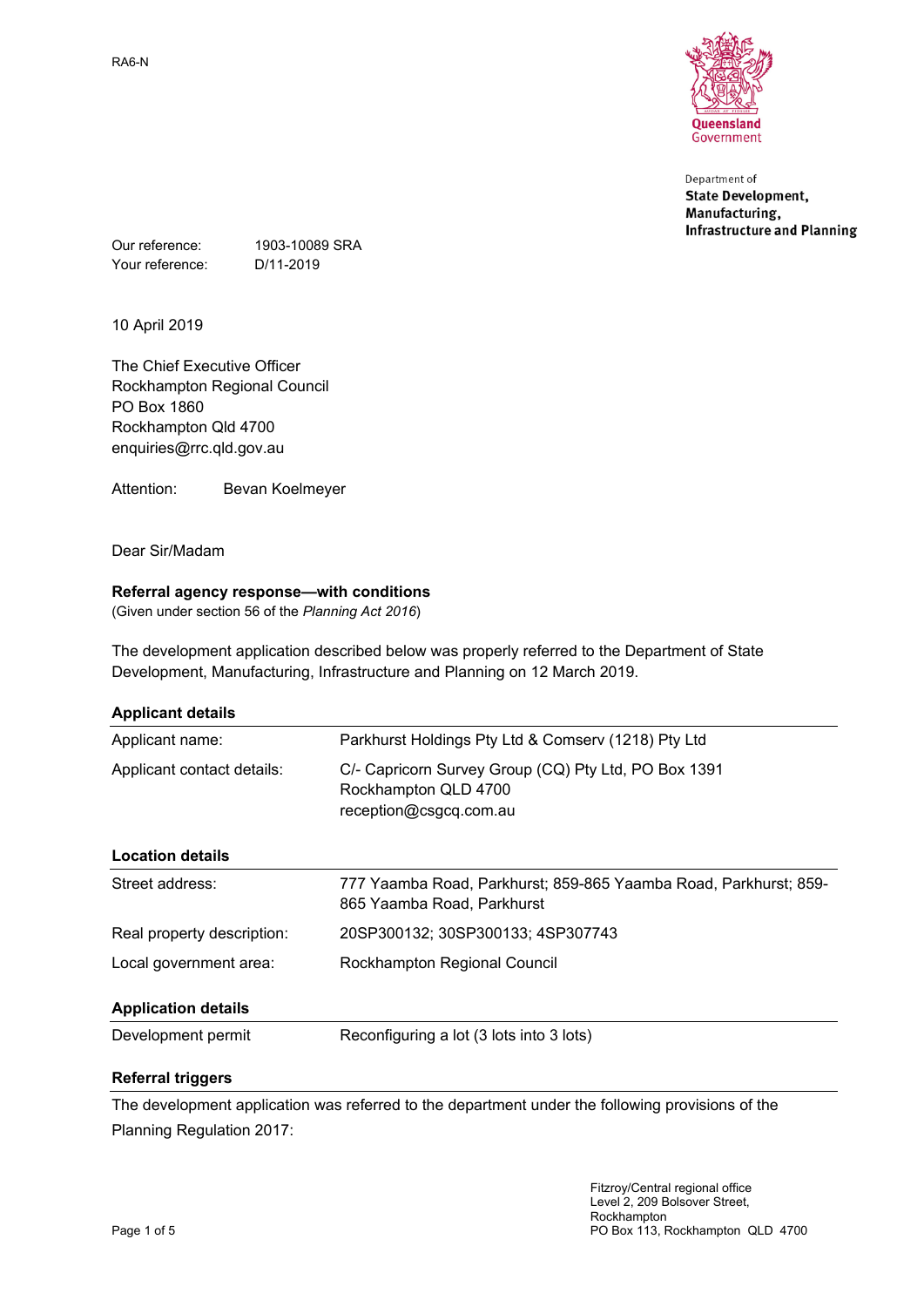10.9.4.2.1.1 State transport corridors and future State transport corridors

### **Conditions**

Under section 56(1)(b)(i) of the *Planning Act 2016* (the Act), the conditions set out in Attachment 1 must be attached to any development approval.

#### **Reasons for decision to impose conditions**

The department must provide reasons for the decision to impose conditions. These reasons are set out in Attachment 2.

### **Advice to the applicant**

The department offers advice about the application to the applicant—see Attachment 3.

### **Approved plans and specifications**

The department requires that the plans and specifications set out below and enclosed must be attached to any development approval.

| <b>Drawing/report title</b>                | Prepared by                      | Date                | Reference no. | <b>Version/issue</b> |
|--------------------------------------------|----------------------------------|---------------------|---------------|----------------------|
| Aspect of development: Reconfiguring a lot |                                  |                     |               |                      |
| <b>Reconfiguration Plan</b>                | <b>Capricorn Survey</b><br>Group | 17 February<br>2019 | 7249-02-ROL   | A                    |

A copy of this response has been sent to the applicant for their information.

For further information please contact Carl Porter, Principal Planning Officer, on 07 4924 2918 or via email RockhamptonSARA@dsdmip.qld.gov.au who will be pleased to assist.

Yours sincerely

form

Dan Wagner Manager (Planning)

- cc Parkhurst Holdings Pty Ltd & Comserv (1218) Pty Ltd, reception@csgcq.com.au
- enc Attachment 1—Conditions to be imposed Attachment 2—Reasons for decision to impose conditions Attachment 3—Advice to the applicant Approved plans and specifications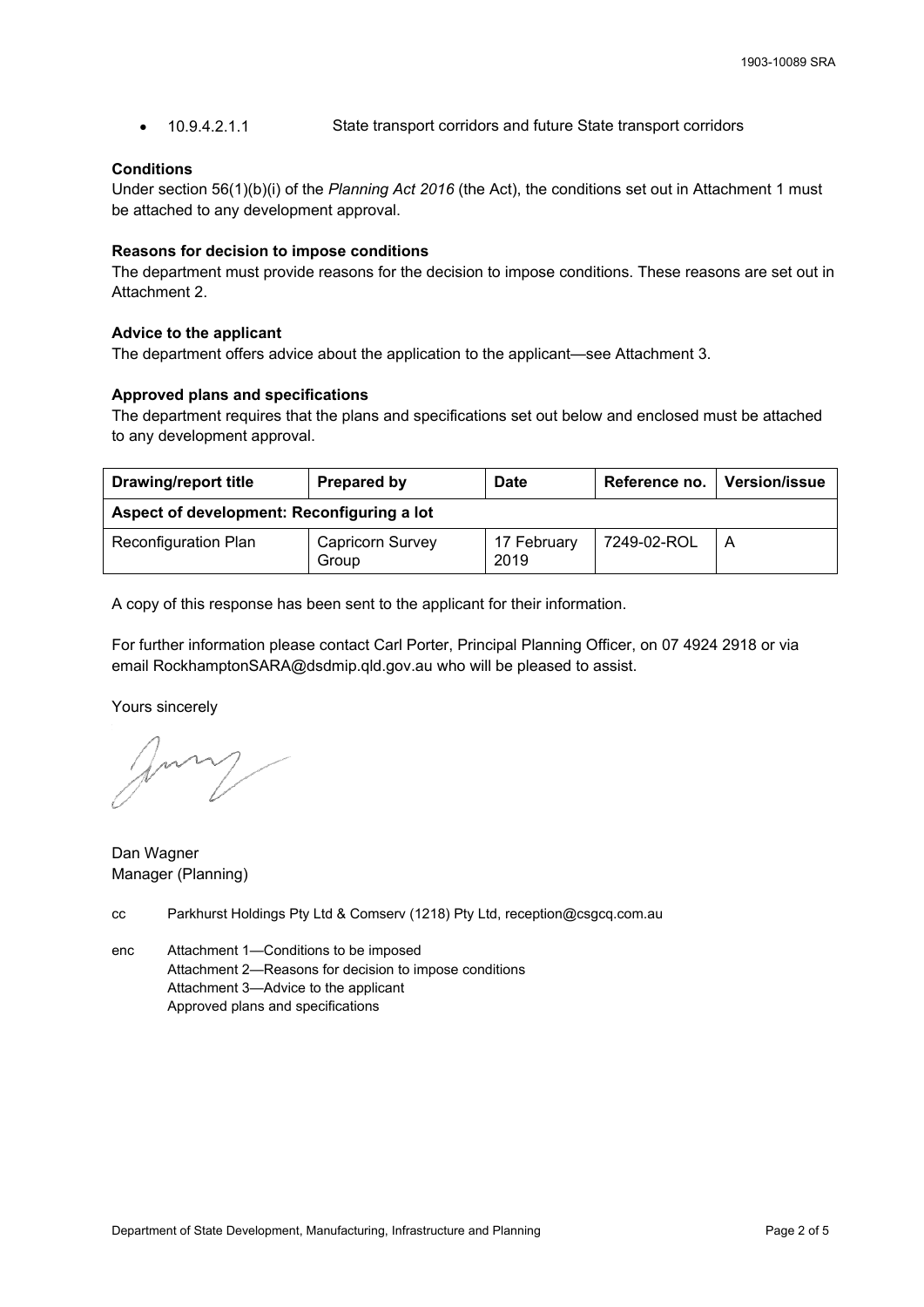# **Attachment 1—Conditions to be imposed**

| No.                                                                                                                                                                                                                                                                                                                                                           | <b>Conditions</b>                                                                                                                                                                                                                                                                                                                                                                                                                                                                                                                                                                                                                | <b>Condition timing</b>                                                                                                |  |  |
|---------------------------------------------------------------------------------------------------------------------------------------------------------------------------------------------------------------------------------------------------------------------------------------------------------------------------------------------------------------|----------------------------------------------------------------------------------------------------------------------------------------------------------------------------------------------------------------------------------------------------------------------------------------------------------------------------------------------------------------------------------------------------------------------------------------------------------------------------------------------------------------------------------------------------------------------------------------------------------------------------------|------------------------------------------------------------------------------------------------------------------------|--|--|
|                                                                                                                                                                                                                                                                                                                                                               | Reconfiguring a lot                                                                                                                                                                                                                                                                                                                                                                                                                                                                                                                                                                                                              |                                                                                                                        |  |  |
| State-controlled roads—The chief executive administering the Planning Act 2016 nominates the Director-<br>General of Department of Transport and Main Roads to be the enforcement authority for the development<br>to which this development approval relates for the administration and enforcement of any matter relating<br>to the following condition(s): |                                                                                                                                                                                                                                                                                                                                                                                                                                                                                                                                                                                                                                  |                                                                                                                        |  |  |
| 1.                                                                                                                                                                                                                                                                                                                                                            | (a) The applicant must register an access easement over Lot 30 on<br>SP300133 benefiting Lot 20 on SP300132 on the title of proposed Lot<br>30 on SP300133 for a shared access (located at Lat: 150.514236;<br>Long: -23.303920).<br>(b) The applicant must provide to the Manager (Project Planning &<br>Corridor Management) Fitzroy District at<br>CorridorManagement@tmr.qld.gov.au of the Department of Transport<br>and Main Roads a copy of Registration Confirmation Statement and<br>easement registration dealing number as evidence of the registration of<br>the easement referred to in part (a) of this condition. | (a) At the time of survey<br>plan registration.<br>(b) Within 20 business<br>days of registration of<br>the easements. |  |  |
| 2.                                                                                                                                                                                                                                                                                                                                                            | (a) The road access locations are to be located at:<br>Lot 20 on SP300132 and Lot 30 on SP300133: Lat:<br>i)<br>150.514236; Long: -23.303920;<br>Lot 4 on SP307743: Lat: 150.513308; Long: -23.301357<br>ii)                                                                                                                                                                                                                                                                                                                                                                                                                     | At all times.                                                                                                          |  |  |
| 3.                                                                                                                                                                                                                                                                                                                                                            | The road access locations must be provided generally in accordance                                                                                                                                                                                                                                                                                                                                                                                                                                                                                                                                                               | At all times.                                                                                                          |  |  |
|                                                                                                                                                                                                                                                                                                                                                               | with Reconfiguration Plan, compiled by Capricorn Survey Group, dated<br>17 February 2019, reference 7249-02-ROL, issue A.                                                                                                                                                                                                                                                                                                                                                                                                                                                                                                        |                                                                                                                        |  |  |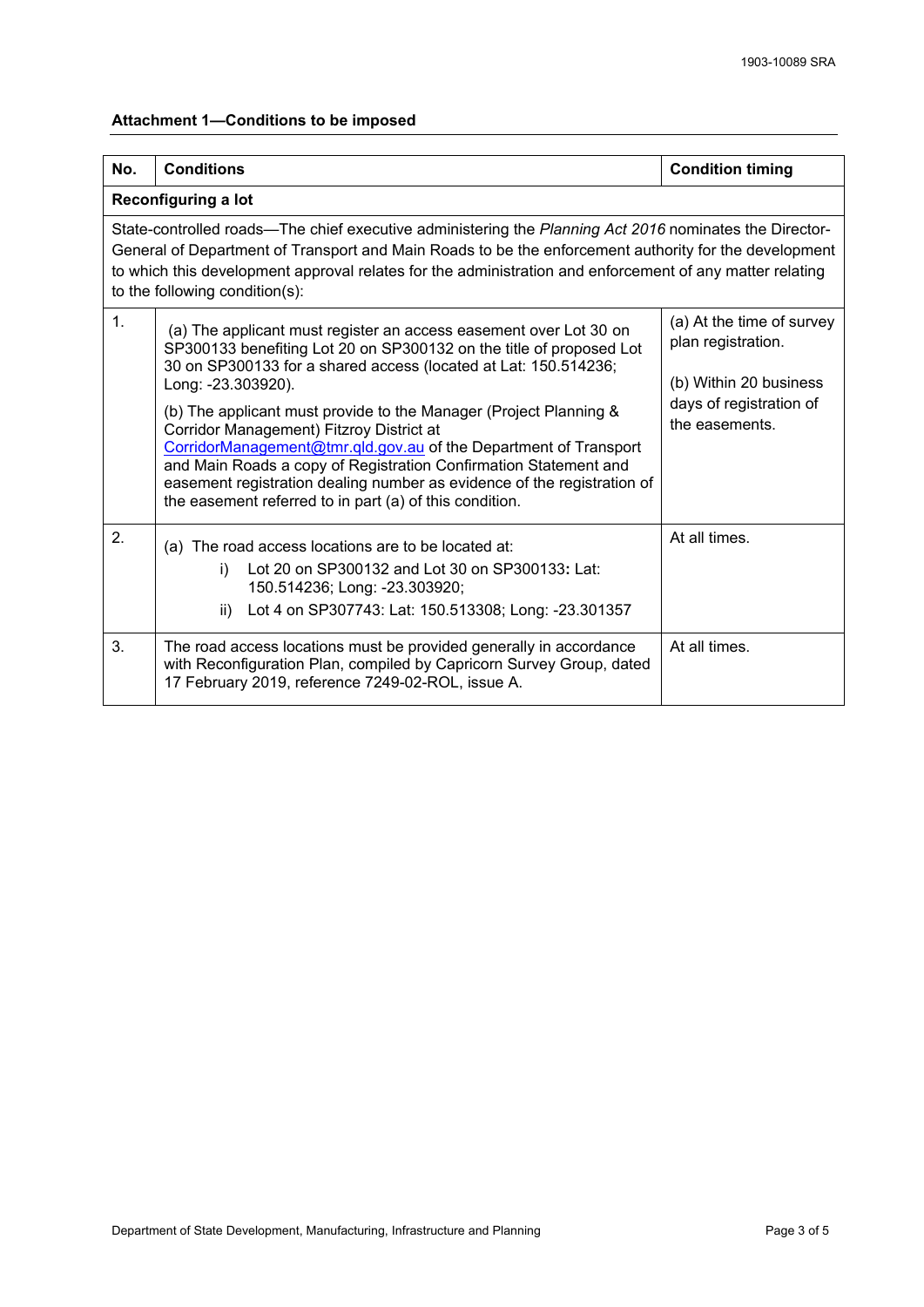### **Attachment 2—Reasons for decision to impose conditions**

The reasons for the conditions are:

- To ensure access to the state-controlled road from the site does not compromise the safety and efficiency of the state-controlled road the number of road access locations are minimised.
- To ensure the road access location to the state-controlled road from the site does not compromise the safety and efficiency of the state-controlled road.
- To ensure the development is carried out generally in accordance with the plans of development submitted with the application.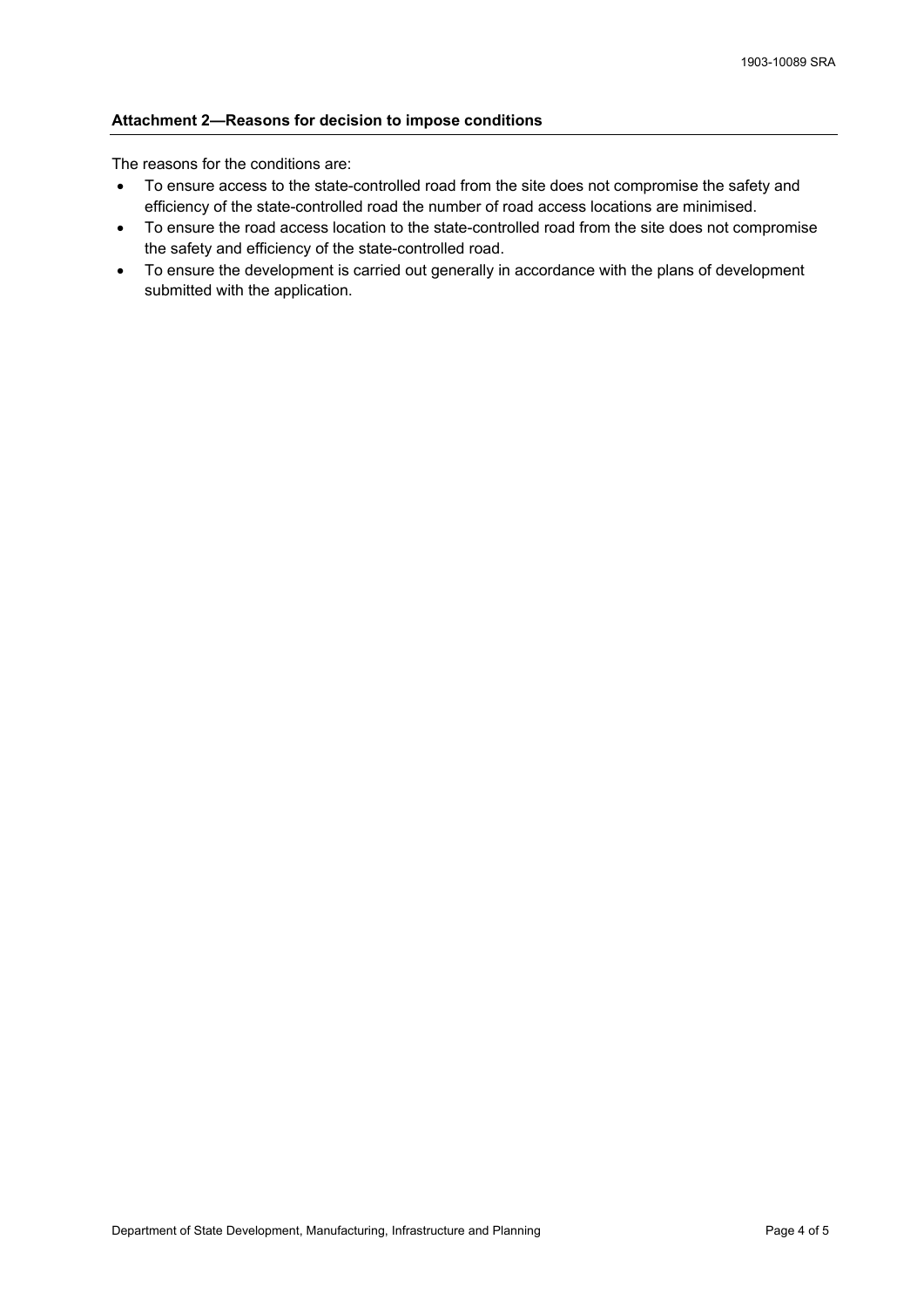#### **Attachment 3—Advice to the applicant**

#### **General advice—***Transport Infrastructure Act 1994*

#### 1. **Planned upgrades and future access arrangements** Please be advised that a service road will be constructed on the frontage to the state-controlled road of all three lots as part of the Rockhampton Northern Access Upgrade (RNAU). The project has catered for reconstructing the affected existing accesses of Lot 4 and Lot 30, any future access into Lot 20 other than the conditioned shared access will need to obtain a new section 62 decision if an access is proposed off the future service road once constructed or off the new western section of Boundary Road. All construction costs for any new access to Lot 20 is to be borne by the landowner or developer.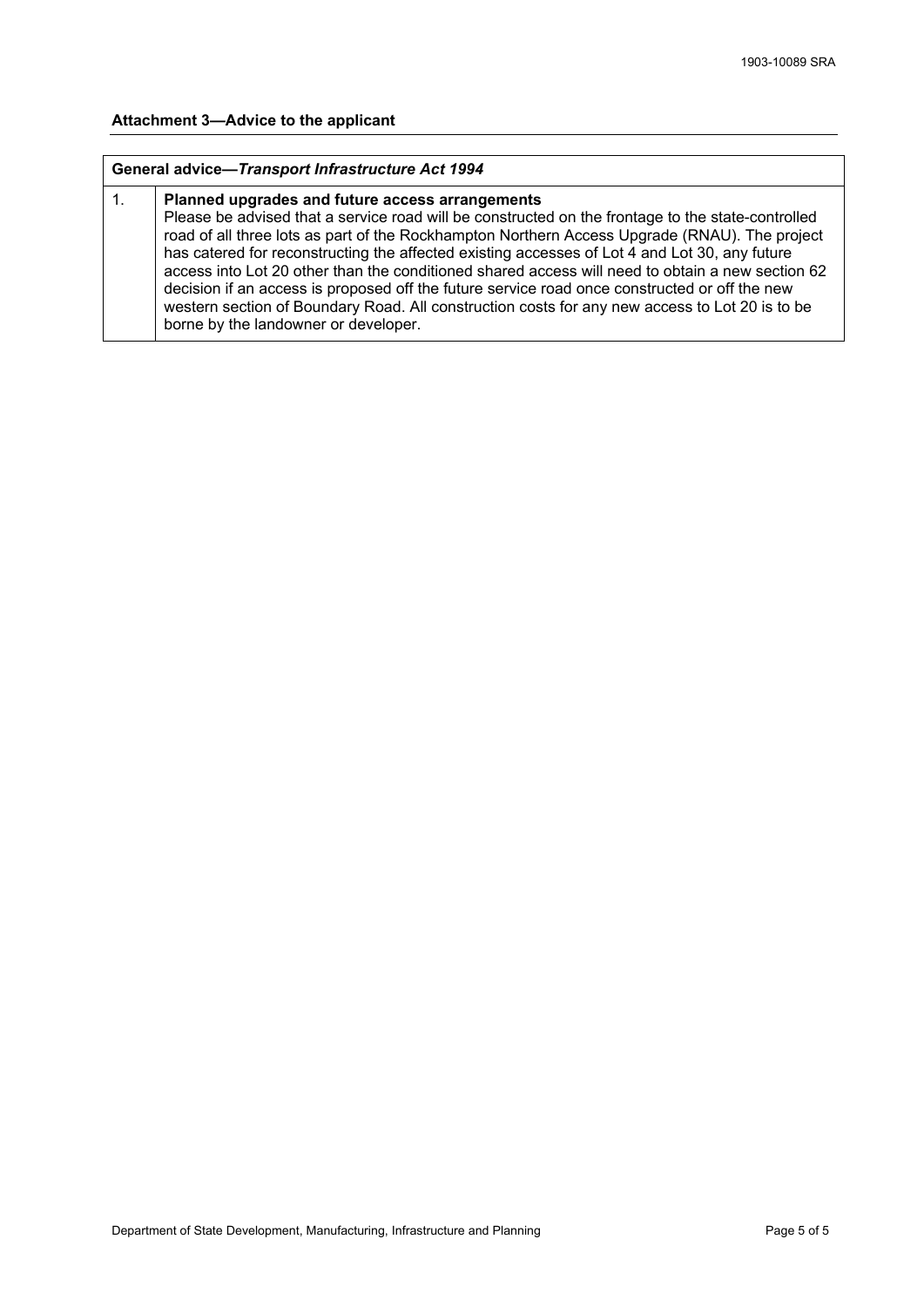

Department of **State Development,** Manufacturing, **Infrastructure and Planning** 

**Department of State Development, Manufacturing, Infrastructure and Planning Statement of reasons for application 1903-10089 SRA**

(Given under section 56 of the *Planning Act 2016*)

| Departmental role:         | Referral agency                                                                                        |  |
|----------------------------|--------------------------------------------------------------------------------------------------------|--|
| <b>Applicant details</b>   |                                                                                                        |  |
| Applicant name:            | Parkhurst Holdings Pty Ltd & Comserv (1218) Pty Ltd                                                    |  |
| Applicant contact details: | C/- Capricorn Survey Group (CQ) Pty Ltd, PO Box 1391<br>Rockhampton QLD 4700<br>reception@csgcq.com.au |  |
| <b>Location details</b>    |                                                                                                        |  |
| Street address:            | 777 Yaamba Road, Parkhurst; 859-865 Yaamba Road, Parkhurst; 859-<br>865 Yaamba Road, Parkhurst         |  |
| Real property description: | 20SP300132; 30SP300133; 4SP307743                                                                      |  |
| Local government area:     | Rockhampton Regional Council                                                                           |  |
| Dovolonmont dotaile        |                                                                                                        |  |

### **Development details**

| Development permit | Reconfiguring a lot (3 lots into 3 lots) |
|--------------------|------------------------------------------|
|--------------------|------------------------------------------|

#### **Assessment matters**

| <b>Aspect of development</b> | State Development Assessment Provisions, version 2.4                |  |  |
|------------------------------|---------------------------------------------------------------------|--|--|
| requiring code assessment    | <b>Applicable codes</b>                                             |  |  |
| Reconfiguration of a lot     | State code 1: Development in a state-controlled road<br>environment |  |  |

### **Reasons for the department's response**

The reasons for the response are the proposed development:

- is for a 3-lot boundary re-alignment
- can be conditioned to provide safe access to the State-controlled road
- complies with State code 1.

#### **Response:**

## **Nature of approval Response details Date of response**

Development approval Subject to conditions 10 April 2019

#### **Relevant material:**

- Development application material
- *Planning Act 2016*
- Planning Regulation 2017
- Development Assessment Rules
- State Development Assessment Provisions, version 2.4